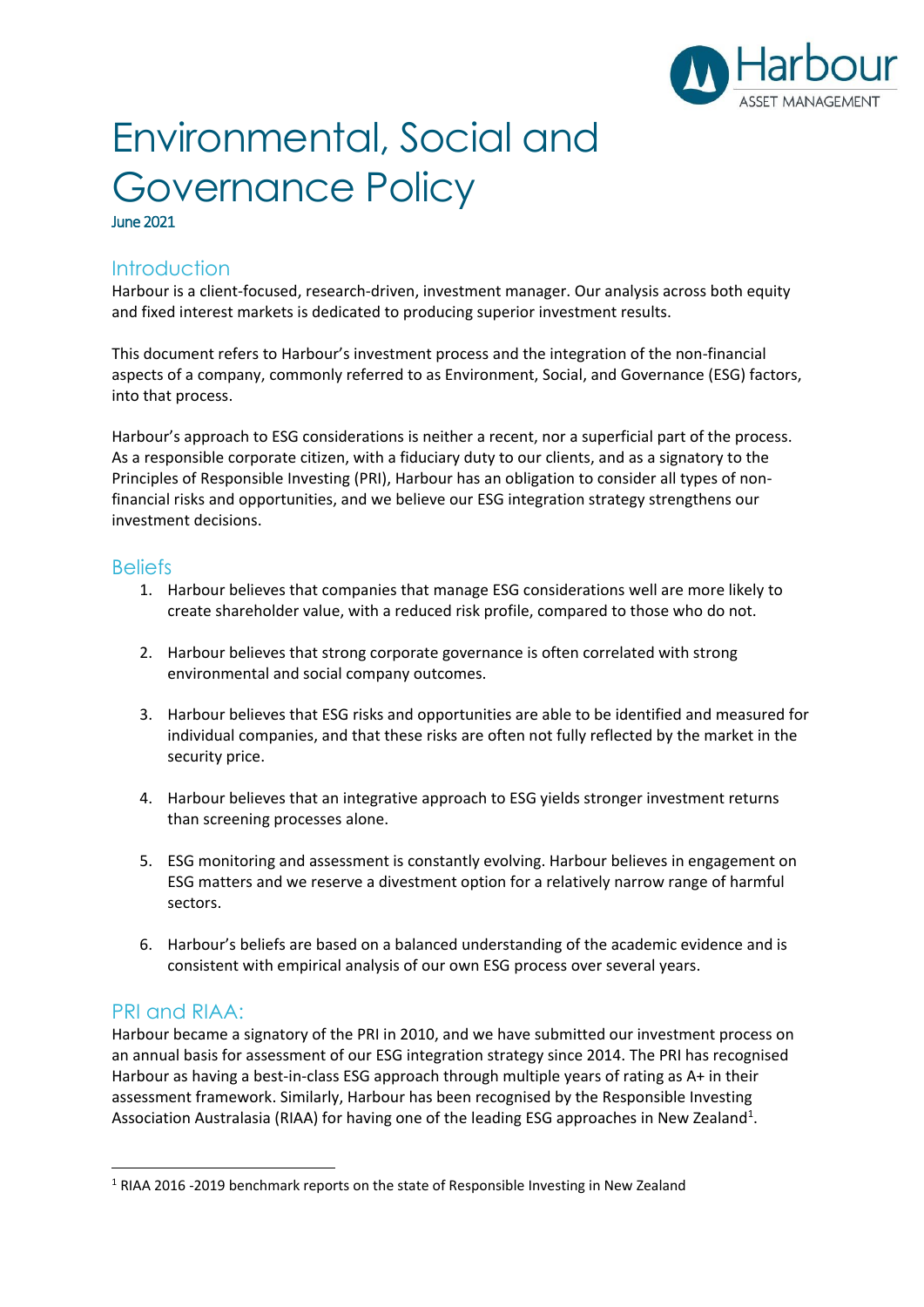As a signatory to the PRI, we have committed to adopt and implement the following principles:

- 1. We will **incorporate** ESG issues into our investment analysis and decision-making processes
- 2. We will be **active** owners and **incorporate** ESG issues into our ownership policies and practices
- 3. We will seek appropriate **disclosure** on ESG issues by the entities in which we invest
- 4. We will provide acceptance and implementation of the Principles within the investment industry
- 5. We will work together to enhance our effectiveness in implementing the Principles
- 6. We will **report** on our activities and progress towards implementing the Principles

Harbour is also a member of RIAA in order to support their goal of seeing more capital being invested responsibly for a healthier economy, society and environment.

To find out more about the PRI and RIAA, please visit their websites at [www.unpri.org](http://www.unpri.org/) and [www.responsibleinvestment.org](http://www.responsibleinvestment.org/)

## ESG Considerations:

## **Environment**

Environmental considerations, particularly climate change has been a growing part of our ESG process as improving data and scientific research highlights the materiality of these effects on companies over the long term. Our research programme has involved two major projects focused on climate change, the first a benchmarking study to assess carbon emissions disclosure and performance across the NZ market and the second to gain insight into electric vehicles in NZ corporate fleets as a mechanism to decarbonise transport emissions. Environmental factors can influence company performance through both acute and transitionary effects such as write downs in asset values ('stranded' assets), regulatory costs and changes in consumer behaviour.

Our integration process includes the following environmental issues:

- Carbon emissions disclosure and performance
- Environmental impact and risk management
- Energy use
- Waste
- Taskforce for Climate-related Financial Disclosures (TCFD) alignment

#### Social

The management of social considerations of a company remains an important focus with employee, supplier and community relations all playing a key role. They emphasise the need to look after human health and welfare through best practice safety systems and human rights processes which is particularly important when assessing companies with operations and/or suppliers in developing countries. Companies can suffer significant reputational damage if they mis-manage these social aspects. These issues were analysed in detail in our social justice research project that assessed the state of the NZ market in terms of their employee engagement, health and safety performance, diversity levels and modern slavery prevention practices.

Examples of social issues considered in our process include:

- Occupational health and safety
- Employee relations
- Human rights and modern slavery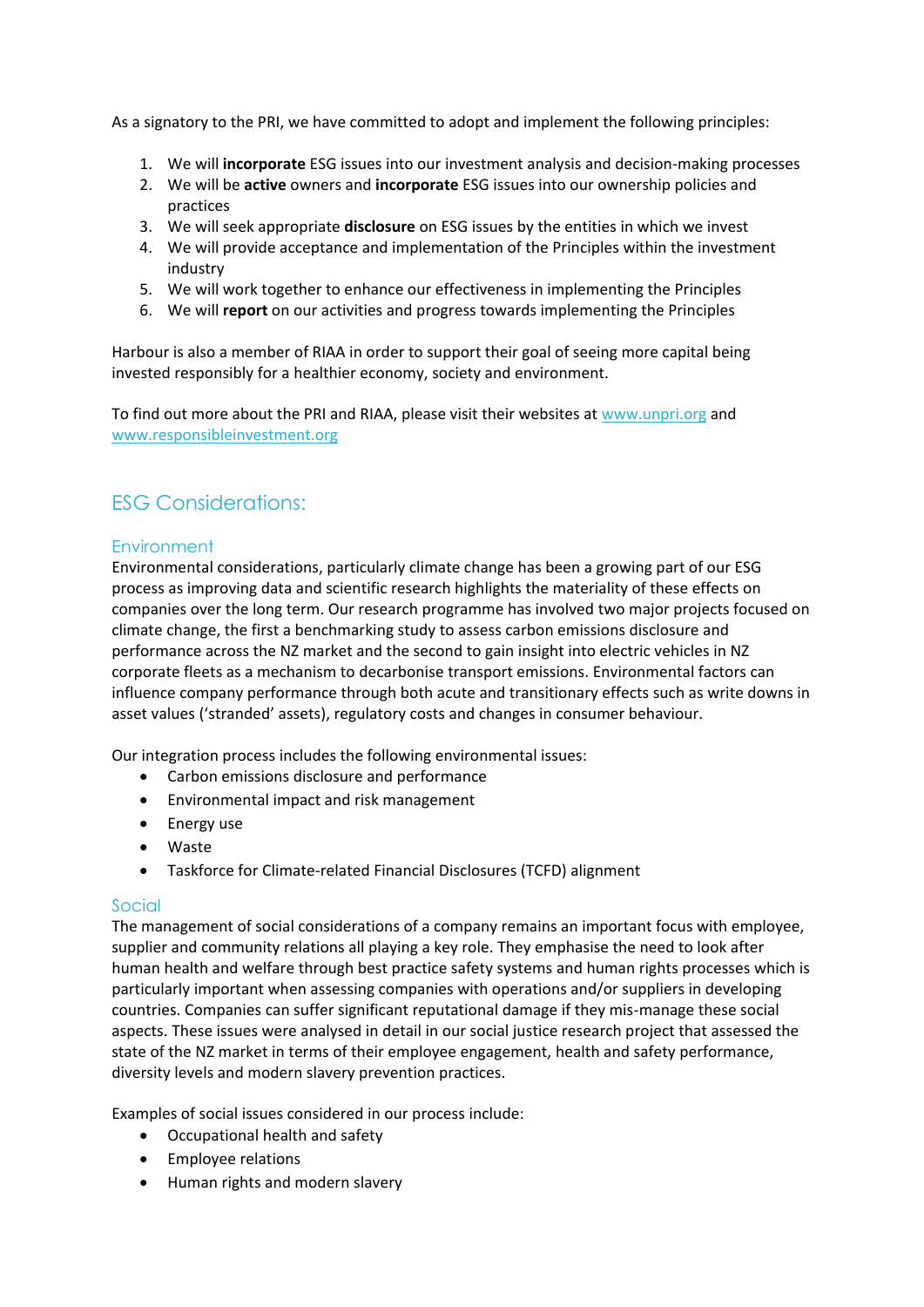- Supply chain management
- Community engagement
- Cyber security and data privacy

#### **Governance**

Governance issues form a key part of our process reflecting our belief that companies that are well governed tend to result in stronger environmental and social outcomes. Robust governance of companies is important to promote high standards of ethics and conduct that help avoid any lapses in operating/risk management processes and align with stakeholder outcomes. Many different governance factors are captured in our process with some examples below:

- Board composition including skills, independence and diversity
- Executive remuneration and incentives
- Corruption and ethics
- Anti-competitive practices

#### Sustainability Outcomes

Harbour is a strong proponent of investing in companies that deliver positive real-world outcomes such as clean energy, medical advances and education solutions.

We are supportive of the UN's Sustainable Development Goals (SDGs), a set of 17 goals (and further underlying targets) for governments and businesses to meet by 2030 to improve the wellbeing of people around the world whilst also protecting the planet. Through the application of our ESG approach, we seek to align our investments with this framework where it is relevant by identifying specific goals where companies are making an active contribution and favouring them through our allocation of capital.

For example, regarding SDG 7 and 13 on Affordable and Clean Energy and Climate Action, we supported a renewable electricity generator as a cornerstone investor in a capital raising to develop a new geothermal power plant. This enabled the company to provide more clean energy to the country to help meet our climate targets.

There are numerous important global frameworks in place designed to help deliver positive realworld outcomes for the environment and society that we endorse. On climate change, we support the Paris Agreement and TCFD recommendations to provide targets to limit global warming and a framework to disclose relevant information to meet these targets. Regarding human rights, we advocate the UN's Guiding Principles on Business and Human Rights for companies to adopt to prevent, address and remedy human rights abuses occurring in business operations.

There are multiple elements to Harbour's ESG integration: Harbour's ESG score, active engagement, and proxy voting.

## Harbour's ESG score

Companies are assessed by Harbour analysts on their competence in identifying and mitigating ESG risks and opportunities. Each company in our investment universe is allocated a Harbour ESG score based on their ESG competency. ESG scores are generated via one of two processes:

1. For New Zealand Securities, Harbour's analysts complete specific proprietary company Corporate Behaviour Surveys (CBS). Company scores are cross-referenced against an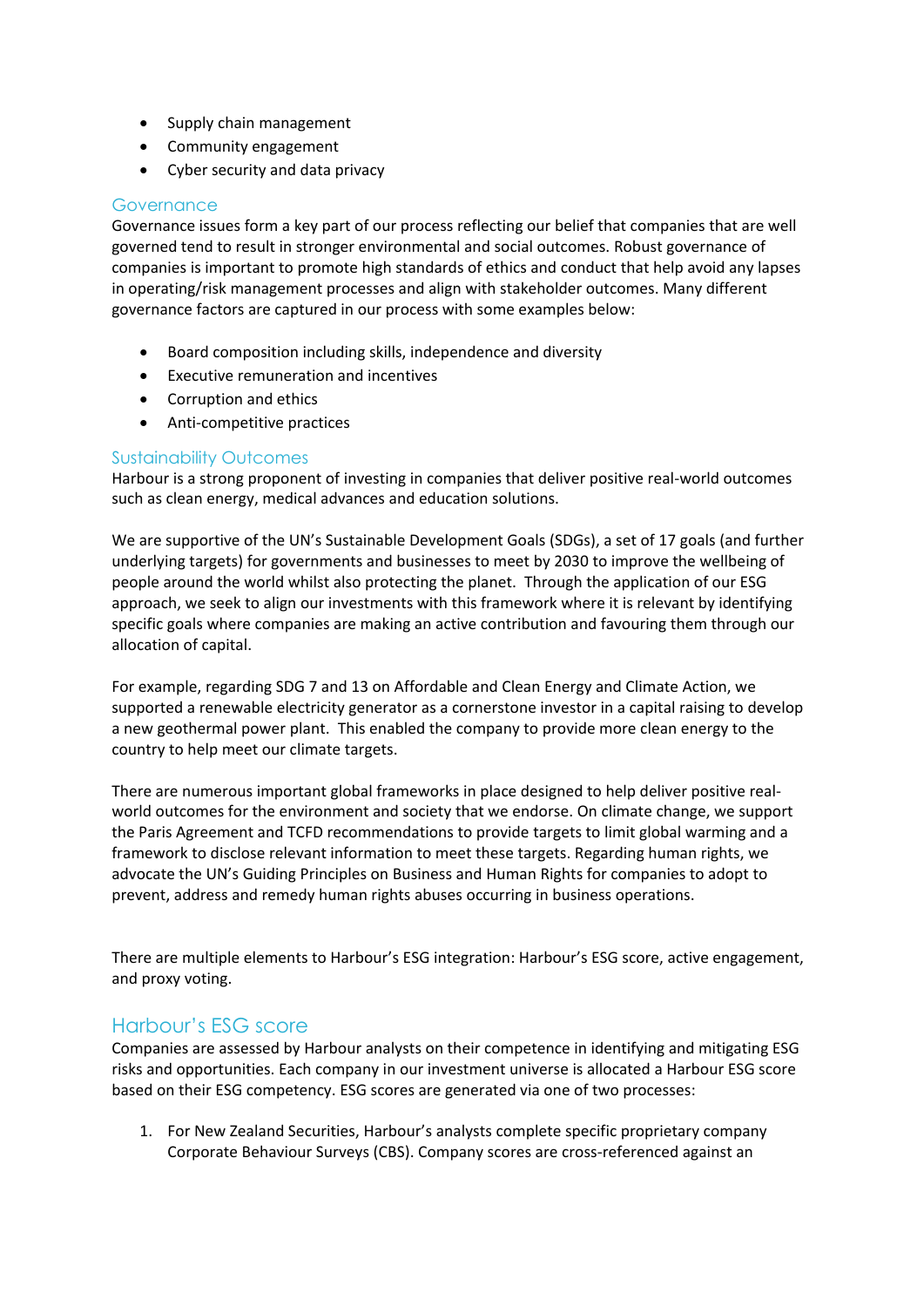external ESG research provider's ESG recommendation if available, and a final score is produced.

2. For Australian Securities, an external ESG research provider's recommendation is translated into an ESG score.

#### **Harbour's New Zealand Corporate Behaviour Survey (CBS)**

Harbour's CBS currently consists of 84 questions which results in a total of 240 points. It is completed annually. Events such as governance lapses, environmental mismanagement or poor labour relations provide hard evidence of poor corporate behaviour. Approximately two-thirds of the points are weighted towards governance issues, and one-third towards social and environmental factors.

This reflects Harbour's view that governance measures are more easily discernible in a meaningful way; this in no way downplays Harbour's view of the influence of environmental or social risks on a company's performance. Harbour believes that there is often a correlation between strong governance performance and positive environmental and social outcomes. This view is based on Harbour's experience, and in Harbour's opinion is consistent with academic research, that strong governance checks and balances often lead to more rigorous oversight of company environmental and social policy, and therefore better E and S outcomes. However, the weight of environmental and social issues in the survey has been gradually rising over time as compelling research and better quality data emerges.

The CBS has proven to be a useful tool in objectively establishing our expectations with companies looking to list on the equity market. In general, it has provided a solid foundation to address the range of ESG issues that senior management, in many instances, may have not actively considered.

Harbour seeks to constructively engage with companies to encourage ongoing improvement in corporate behaviour. The CBS is used as a tool to initiate conversations with management and the board on corporate behaviour standards. The CBS is completed annually, or when (in Harbour's opinion) there is substantial change.

The CBS is confidential, although we are generally willing to discuss the overall conclusions with stakeholders.

#### **Australian ESG Score**

ESG scores for Australian companies are established using external research from a global ESG research provider. As of June 2021, MSCI ESG is the current provider. MSCI's Intangible Value Assessment (IVA) describes different ESG factors in company specific research. The MSCI Impact Monitor measures the relevance and impact ESG issues would have on a company, depending on the industry. These scores combined form Harbour's ESG score for Australian securities.

Harbour assesses the effectiveness and quality of the external research provider annually.

## Equity Process

Harbour uses quantitative screens in its investment process to rank investment opportunities. Harbour's ESG score is included in all Harbour funds active quantitative screens along with other fundamental and quantitative factors in the investment process. All other things being equal, a higher ESG score results in a better overall security ranking. These rankings are categorised into deciles that are further filtered into a traffic light classification where the top three deciles are the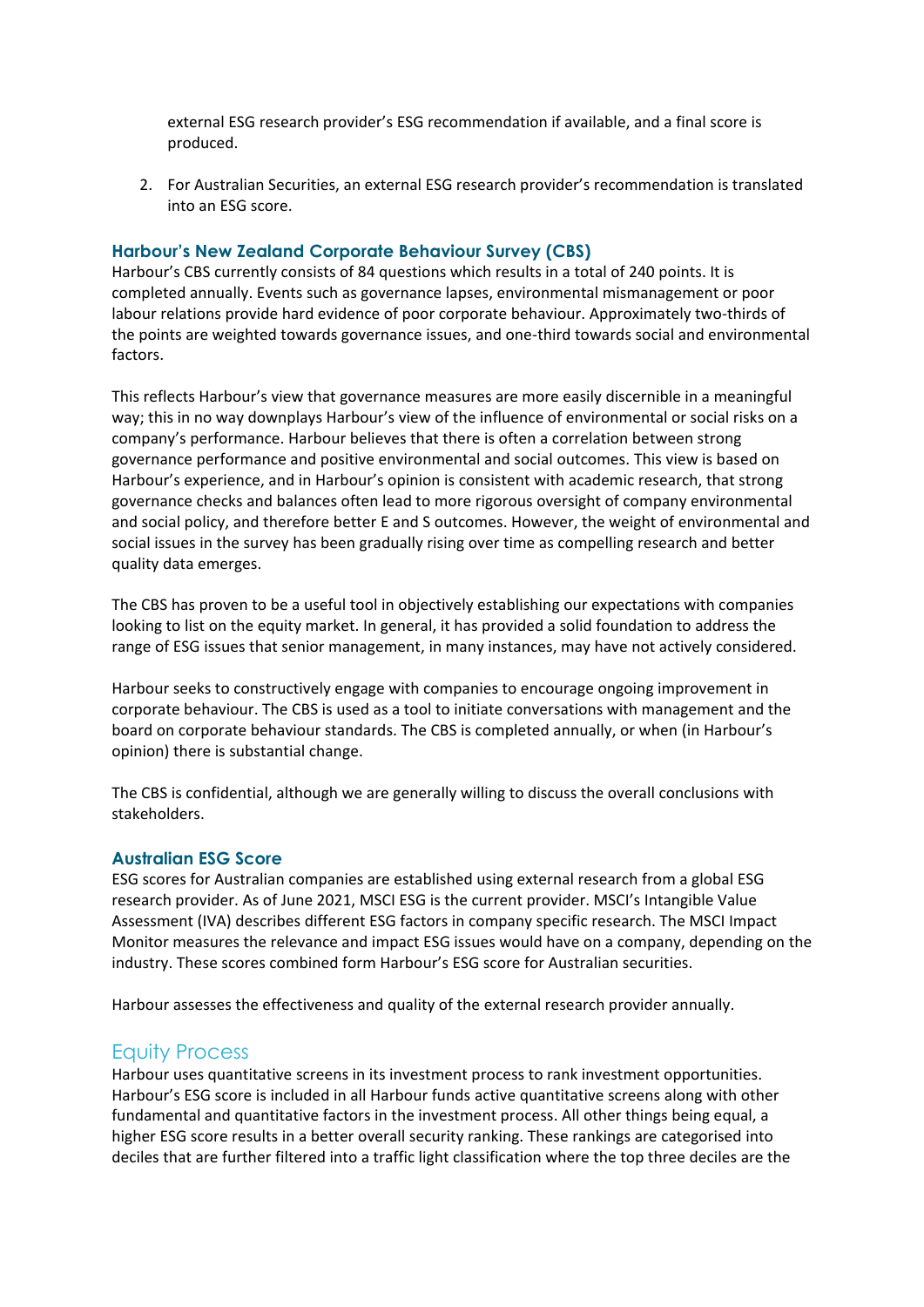'green zone' and the bottom three are the 'red zone'. Portfolio Managers will then tend to select and overweight securities in the green zone and avoid/underweight companies in the red zone.

Securities are not excluded solely based on ESG scores. High risk ESG issues within companies, or issues of concern, are discussed between analysts and portfolio managers during the selection process. Companies with poor ESG scores are engaged where appropriate, to encourage the improvement of corporate behaviour.

## Fixed Interest Process

Harbour's Fixed Interest team utilises both the Harbour CBS and MSCI research, in addition to conducting its own ESG research into unlisted bond issuers. The team uses this research to both engage with companies, and also identify companies whose behaviour may lead to untenable risks. Similar to the equity team, the fixed interest team places more weight on a company's behaviour and conduct than making moral judgements on industries. That said, the industry in which a company operates exposes it to risks that can only be controlled by the company to a degree.

## External Managers

Harbour manages Australasian asset classes in-house. External managers are used for our Global Equities Fund (T. Rowe Price) and within our multi asset class funds, being the Harbour Income Fund and Active Growth Fund.

External managers, at a minimum, must meet two thresholds:

- 1. Must be a signatory to the PRI. We review the outcomes of their PRI assessments.
- 2. Satisfy us during the due diligence process that they meaningfully integrate ESG into their investment decision making process

On an ongoing basis we also:

- 1. Undertake independent carbon footprint analysis of external equity managers to measure the carbon intensity of their portfolio relative to the benchmark. Adverse results are raised with the manager.
- 2. Engage with their responsible investment team to share our views of best practice and identify areas for improvement.

All external managers have proxy voting policies and are active owners. They all provide us with regular reporting on votes with and against management. The results of this show a strong depth of challenge to management voting.

## **Engagement**

Harbour is an active owner. Where conflicts arise with respect to company strategic direction, remuneration, or other material issues, Harbour will work with senior management, the Board of Directors, and other investors to find a satisfactory outcome for all stakeholders. Harbour does not concern itself with day-to-day running of the business but focuses on strong shareholder outcomes.

Harbour's CBS is an ideal catalyst for initiating conversations with companies. As Harbour's analysts need to speak with senior management to complete the survey, it encourages the establishment of a working relationship with management and maintenance of a dialogue. This relationship can be leveraged as and when issues need to be discussed. Harbour analysts are also encouraged to communicate with the Board of Directors as necessary. Our strong preference is to achieve change without it involving public media as we consider this may be counterproductive to securing long lasting change.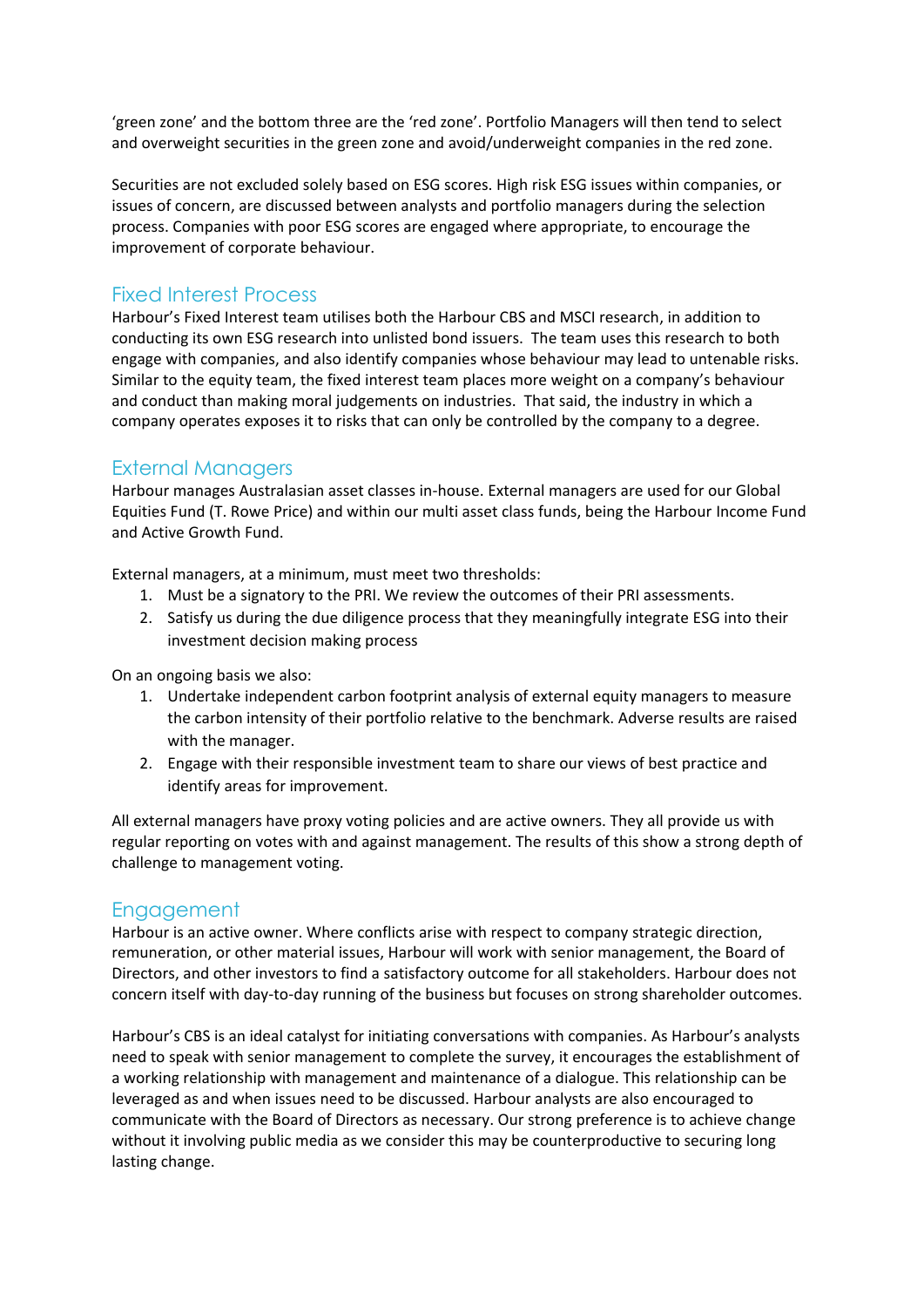Harbour's research projects on climate change and social considerations including modern slavery, human capital and diversity have involved extensive engagement with 20+ companies listed on the NZX in each case. We have also conducted other ad hoc engagements relating to these issues, including promoting better emissions disclosure and seeking information on company initiatives towards decarbonisation.

In addition, the fixed interest team initiated a process of engaging all 50+ issuers in its universe to explain each issuer's rating and what the issuer could do to improve its score.

Harbour has also been open to presenting to company Boards and senior management on our view of strong ESG practices, helping to inform their stakeholder materiality assessments and influencing their sustainability initiatives and reporting.

Examples of our engagements and their outcomes are provided in our annual stewardship summary on our website.

## Proxy Voting

Harbour utilises a third party for external proxy voting research. As of June 2021 this is ISS Proxy Exchange. Harbour analysts that cover the company will evaluate this research along with any other relevant information in coming to a voting decision. All voting is recorded in both soft and hard copies. A history of Harbour's voting for contentious resolutions is provided to Harbour's internal risk committee along with documented rationale to explain the decision. Harbour votes on all resolutions for both annual meetings and extraordinary meetings. In addition, in those instances where Harbour does not vote in accordance with ISS Services, the reasoning is also documented. Company annual/extraordinary meetings provide another catalyst for engagement where we may ask for clarification on an upcoming resolution from the board/senior management or provide feedback on our recommendations for improving governance following our voting decisions.

Aggregate voting statistics are provided to clients quarterly, summarising the total number of resolutions voted and the proportions that are in favour of management or the proxy advisor's recommendations. Furthermore, a record of all voting is also available on our website. We have also undertaken to consult with clients, where so desired by the client, prior to voting on any contentious issues or issues that may attract widespread publicity.

#### Guiding principles:

In forming our decision on proxy voting resolutions, as a general guide we promote the following principles to encourage leading practice in ESG management. However, each resolution is assessed on a case by case basis and there may be circumstances where our vote deviates from these principles.

Board composition: The Board should comprise a majority of independent directors, subject to them contributing valuable skills and experience, with an adequate level of diversity across the Board. The roles of CEO and Chairperson should be separate, and Board sub-committees should be majority represented by independent directors.

Executive/director remuneration: Companies should report sufficient information on their executive remuneration structure including vesting schedules and performance hurdles on their incentive schemes. Director fee assessments should be benchmarked to an appropriate peer set that covers considerations such as geography, industry, complexity and size of the business.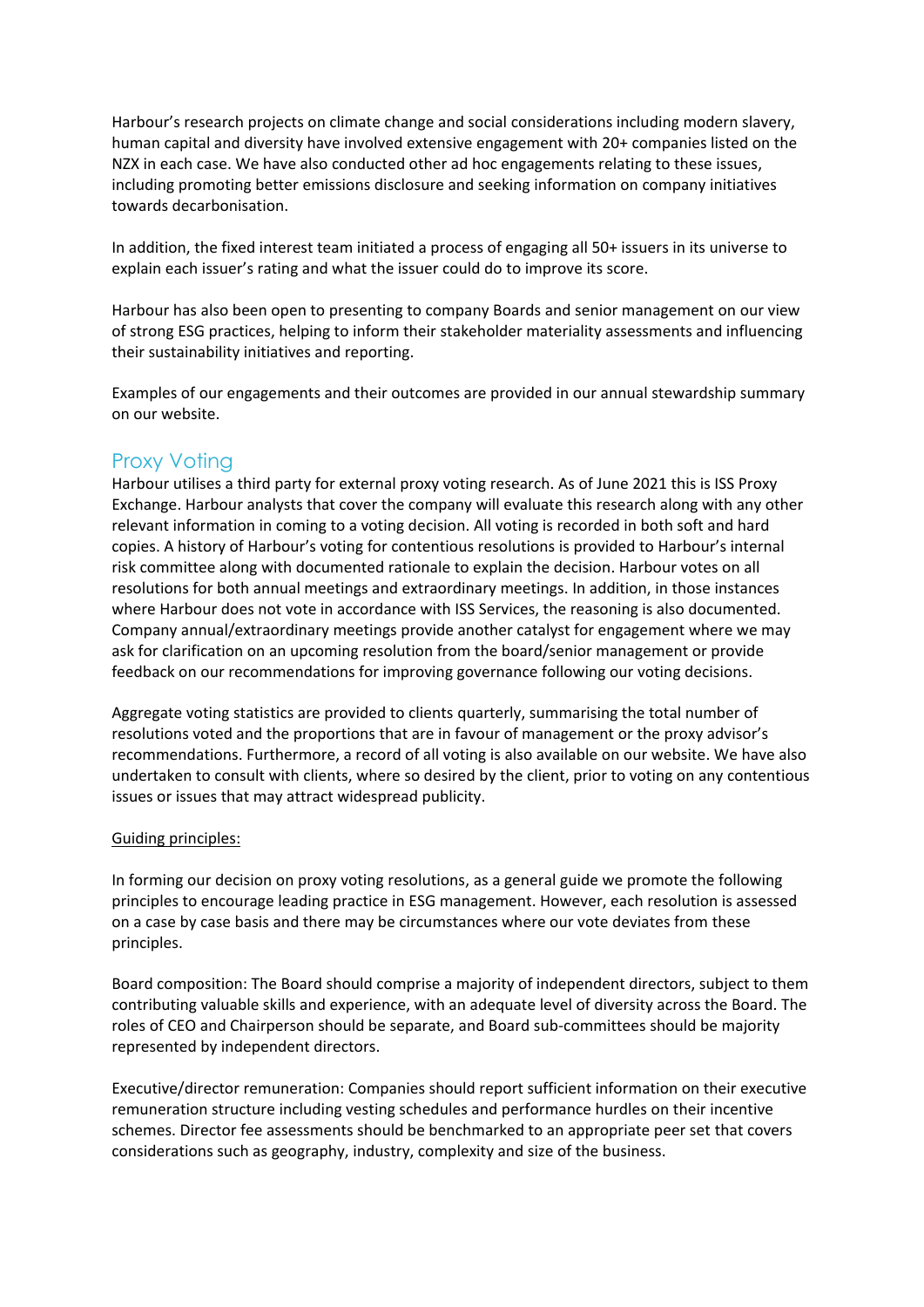Climate change: Companies should be transparent and provide disclosure on their emissions metrics and targets and how they plan to meet them especially if they are materially exposed to the effects of climate change.

Human rights: Any material human rights risk identified by a company should be properly assessed and reported to stakeholders with appropriate action taken to mitigate any incidence of labour abuse or human rights violations.

## **Exclusions**

Harbour believes in applying an integrative approach emphasising active ownership through engagement as a better way to influence changes in corporate behaviour rather than only negative screening. However, we have set a baseline standard of responsible behaviour to exclude companies involved in some of the most controversial business activities likely to lead to significant harm in society.

Therefore, we do not invest in companies that to our knowledge derive any revenue from:

- The manufacture of tobacco
- The manufacture or testing of nuclear explosive devices (NEDs)
- The manufacture or sale of cluster munitions
- The manufacture or sale of anti-personnel mines
- The manufacture or sale of recreational cannabis
- The production of pornography
- The manufacture or sale of civilian automatic and semi-automatic firearms, magazines or parts

Harbour utilises an external ESG provider (currently ISS ESG) to provide screening services to ensure the active monitoring and compliance of these exclusions. These services allow us to distinguish between the type of business involvement i.e. manufacturing vs. distribution/sales and determine the revenue exposure. In addition, the excluded list of securities is coded into our compliance system as restricted securities for an extra layer of robustness.

We also accommodate other ethical values clients hold in tailored solutions through segregated mandates.

## Reporting

Harbour communicates our ESG activities with our clients on a quarterly basis. These activities detail our engagements and proxy voting over the period including aggregate statistics and key voting rationales. In addition, any conferences, presentations and industry involvement relating to ESG are included in the reports. Further information can be provided to clients on request.

Climate change metrics are reported in fund reports and fact sheets on a monthly basis. These metrics include the portfolio's total emissions, carbon footprint and weighted average carbon intensity. They are provided against each fund's respective benchmark to show a comparison of absolute emissions exposure as well as normalising for capital invested and the revenue of the underlying companies. They are consistent with definitions under the TCFD guidance.

A summary of our annual stewardship activities is provided on our website to show the outcomes of our active ownership and our progress over each year on our responsible investing objectives.